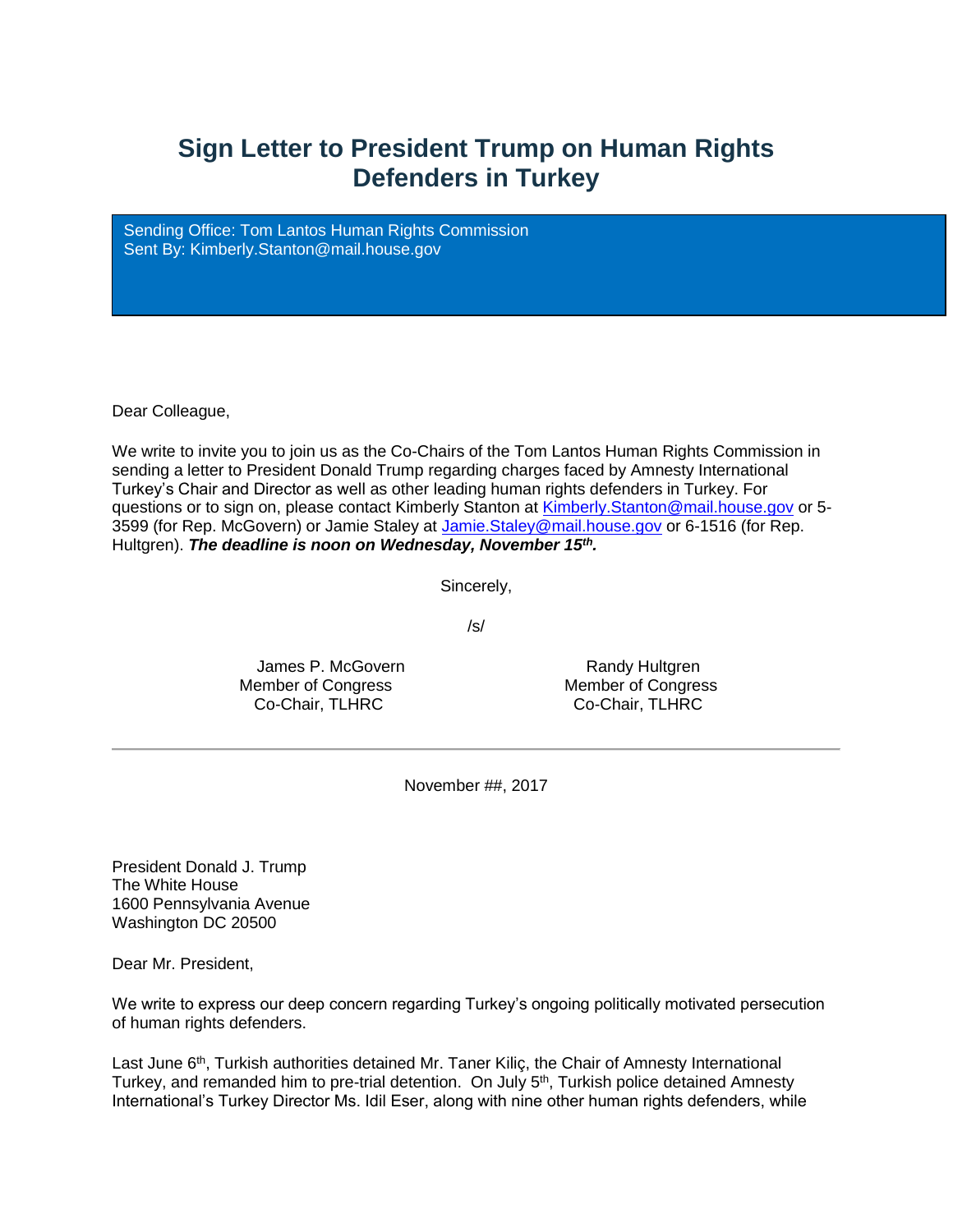they were participating in a routine human rights workshop. This is the first time that a Chair and Director of a national Amnesty International branch have been arrested in the history the organization.

Those arrested on July 5<sup>th</sup> are collectively known as the Istanbul 10 and include some of Turkey's leading human rights figures: Günal Kursun *(lawyer, Human Rights Agenda Association),* Ilknur Üstün *(Women's Coalition),* Nalan Erkem *(lawyer, Citizens Assembly),* Nejat Tastan *(Equal Rights Watch Association),* Özlem Dalkiran *(Citizens' Assembly),* Seyhmuz Özbekli *(lawyer),* and Veli Acu *(Human Rights Agenda Association)*. In addition, two foreign trainers were also arrested, Peter Steudtner, a German national, and Ali Gharavi, a Swedish national. Eight of the ten were remanded to pre-trial detention.

All those arrested are indicted on the charge of "membership of a terrorist organization." If convicted, they face sentences of up to 15 years imprisonment.

On October 25<sup>th</sup>, after more than 100 days of pre-trial detention, a court ordered the jailed Istanbul 10 rights defenders to be released on bail. But the next day, Taner Kiliç's pre-trial detention was extended in a separate hearing.

The charges against the two senior Amnesty International officials and other human rights defenders are baseless. They were arrested merely for doing their work protecting the rights of others who are imprisoned and tortured. Their arrests represent a dangerous escalation in the ongoing attacks on fundamental human rights and civil society in Turkey following a failed coup attempt on July 15, 2016.

To date, at least 50,000 people have been imprisoned pending trial and more than 100,000 public sector employees have been summarily dismissed since the coup attempt. The authorities have targeted critical voices in the media and civil society: at least 130 journalists and media workers have been detained, and more than a hundred media outlets have been closed. Hundreds of NGOs have been shut down.

If these prosecutions are allowed to move forward without a clear response from the United States government, a precedent will be set that will not only threaten the legitimate work of Amnesty International and other human rights organizations, but will also embolden authoritarian regimes around the world. The Turkish government must understand that business as usual cannot continue under these conditions. The costs for human rights in Turkey – and for human rights around the world – will be immensely and unacceptably high.

Together, we urge you to publicly call on the Government of Turkey to halt the prosecution of these human rights defenders, drop all charges against them, and immediately and unconditionally release those still in detention, including Mr. Kiliç.

Thank you for your attention.

Sincerely,

Members of Congress

Cc: Secretary of State Rex Tillerson